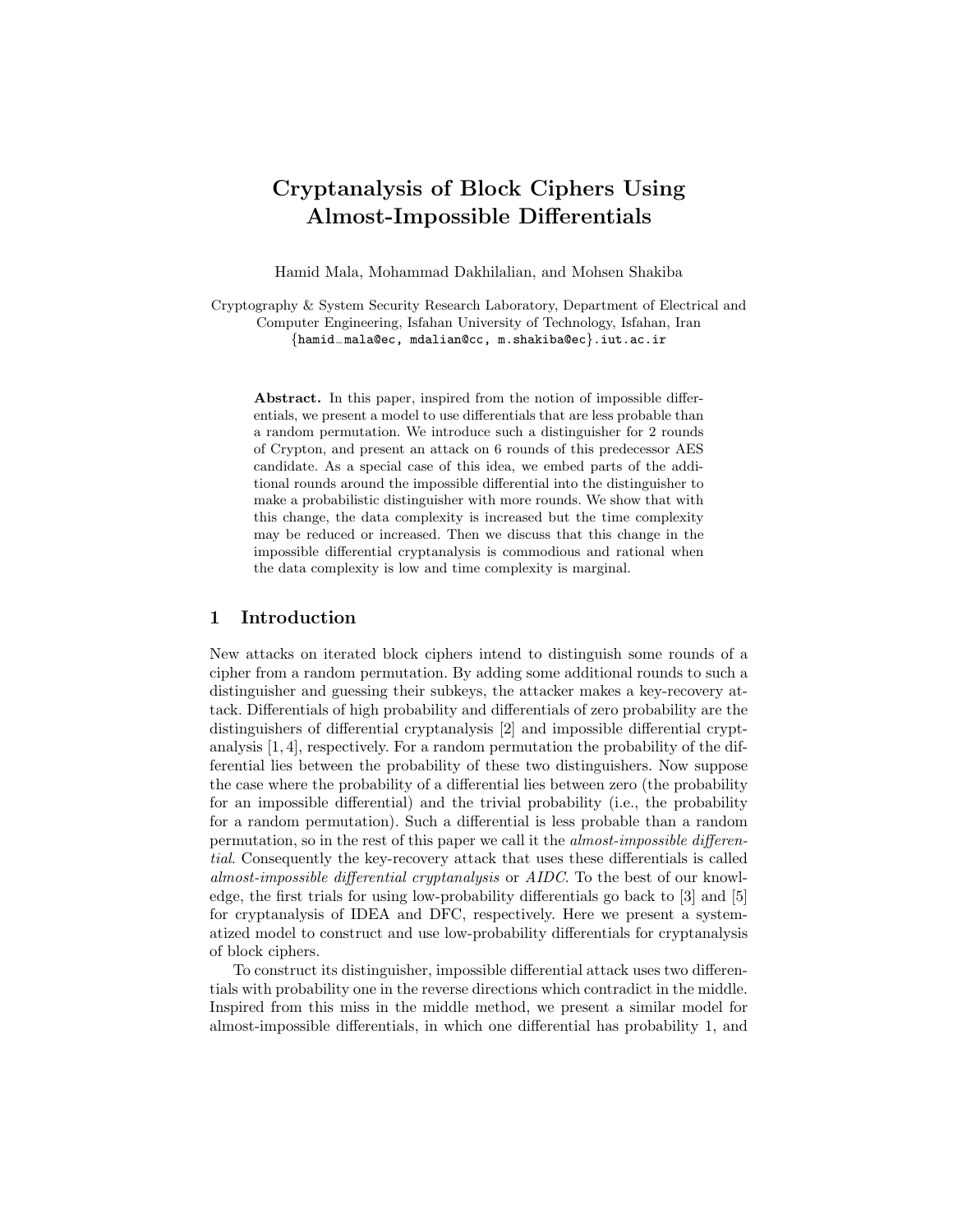the other differential, which is in the reverse direction, is probabilistic. Based on this model we introduce an almost-impossible differential for 2 rounds of Crypton, and propose a key-recovery attack for 6 rounds of this block cipher. Then we discuss the data and time complexity and success rate of the attack.

The rest of this paper is organized as follows. Section 2 provides a brief description of Crypton. The model of AIDC is introduced in Section 3. As an example of the application of this model, an attack on 6-round Crypton is presented in Section 4. Section 5 describes an analyses the complexity of a special class of almost-impossible differential attack whose distinguisher is constructed directly from an impossible differential. Finally, we conclude the paper in Section 6.

#### 1.1 Notations

In this paper we use the following notations.

- $a|b$  : bit string concatenation of a and b, ⊕ : bit-wise exclusive OR operation,
- $\overline{\Delta x}$  : Any difference except  $\Delta x$ .

# 2 A Brief Description of Crypton

The 128-bit block cipher Crypton [6] has a 12-round SPN structure that supports key sizes of 128, 192, and 256 bits. Let us represent a 128-bit data by a  $4 \times 4$ matrix A of bytes  $A[i][j], i, j = 0, 1, 2, 3$ , where the row with index  $i = 0$  is the bottommost row and the column with index  $j = 0$  is the leftmost column. Each round of Crypton applies the following 4 transformations to this state matrix.

- $\gamma_o$  and  $\gamma_e$  (or simply  $\gamma$ ) are byte-wise S-box layers which are applied to the 128-bit datd in odd and even rounds, respectively.
- $\pi_o$  and  $\pi_e$  (or simply  $\pi$ ) are linear column-wise permutations with differential branch number of 4 for odd and even rounds, respectively.
- $\tau$  is a linear transformation that transposes the state matrix.
- $\sigma$  is a bitwise key XOR. When the given round key of round r is  $K_r$ , the notation  $\sigma_{K_r}$  is used.

The encryption consists of a whitening with the subkey  $K_0$ , 12 consecutive round functions  $\rho_r(x) = \sigma_{K_r}(\tau(\pi(\gamma(x))))$ ,  $r = 1, ..., 12$ , and finally the final transformation  $\varphi_e(x) = \tau(\pi_e(\tau(x)))$ . Note that the round function  $\rho_r(x)$  has an equivalent form of  $\rho_r^{eq}(x) = \tau(\pi(\sigma_{K_r^{eq}}(\gamma(x))))$ , where the equivalent round key is  $K_r^{eq} = \tau(\pi^{-1}(K_r)).$ 

To denote the intermediate values after the application of  $\gamma$ ,  $\pi$ ,  $\tau$  and  $\sigma$  in round r, we use the notations  $x_r^{\gamma}$ ,  $x_r^{\pi}$ ,  $x_r^{\tau}$  and  $x_r^{\sigma}$ , respectively. The row i and column j of some intermediate value x in round r are denoted by  $x_{r,col(i)}$  and  $x_{r,row(i)}$ , respectively.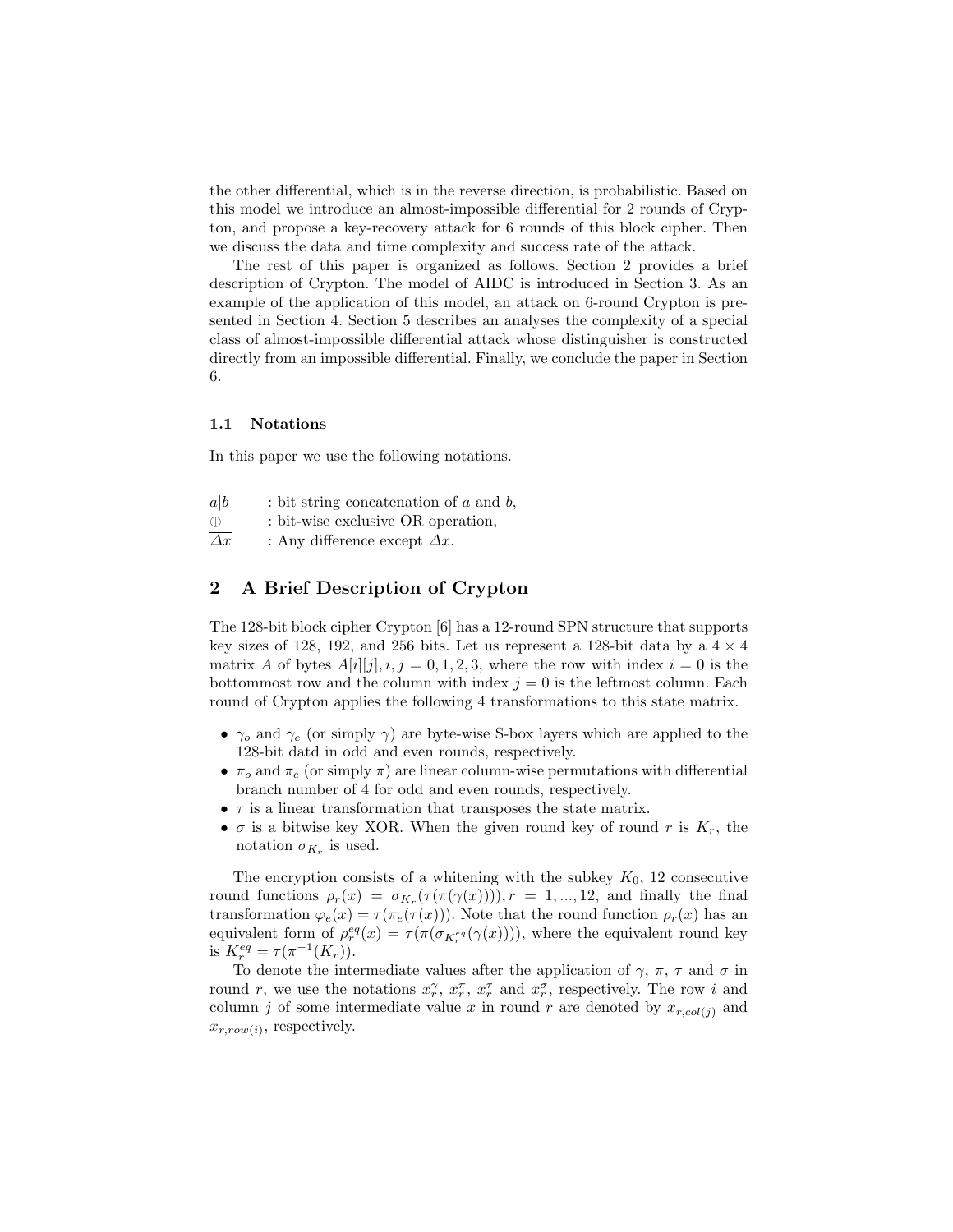Here we remind two properties of the diffusion transformation of Crypton from [7]. We will use these properties in the proposed attack of Section 4.

**Property 1:** Let  $n_{i,j}$  be the number of 4-byte words with i non-zero bytes that after the application of  $\pi$  are converted to 4-byte words of j non-zero bytes. The values  $n_{i,j}$  are represented in Table 1. Using  $n_{i,j}$  values, the probability that the transformation  $\pi$  transforms a 4-byte word with i non-zero bytes in fixed positions into a word with  $j$  non-zero bytes in fixed positions is equal to  $p_{i,j} = \frac{n_{i,j}/\binom{4}{i}\binom{4}{j}}{255^i}$ .

**Table 1.**  $n_{i,j}$  values for calculating the transition probabilities of  $\pi$  transformation

| i |              |    |      |         |                                |
|---|--------------|----|------|---------|--------------------------------|
|   | $\mathbf{0}$ |    | 2    | 3       |                                |
|   |              |    | O    |         |                                |
| 1 |              |    | ∩    | 48      | 972                            |
| 2 |              |    | 108  | 5760    | 384282                         |
| 3 |              | 48 | 5760 | 1024800 | 65294892                       |
|   |              |    |      |         | 972 384272 65294892 4162570479 |

**Property 2:** Let  $y = \pi_e(\pi_o(x))$ , then  $y_{row(i)} = x_{row(i+2 \mod 4)}$ . This property implies that the transformation  $\pi_e(\pi_o(x))$  is equivalent to a row-wise circular shift. One can easily observe that when the equivalent round is used in the last round of Crypton, the transformations  $\pi$  and  $\tau$  in that round and the Final transformation  $\varphi_e$  are easily simplified.

# 3 Almost-Impossible Differential Cryptanalysis

In this section we introduce the notion of almost-impossible differential cryptanalysis. In our model, represented in Figure 1, the distinguisher is constructed similar to the miss in the middle approach, but the key-recovery step is performed similar to that of differential attack.

Let  $E = E_f \circ E_1 \circ E_0$  be the target cipher. Suppose we have already found an almost-impossible differential for  $E_1 \circ E_0$ , thus  $E_f$  is the additional rounds we want to recover some of their subkey bits (in a more general model we can add some additional rounds in the beginning of the cipher). The parameters and properties involved in the model are defined as below:

- $E_0$  is a part of cipher that conducts the differential  $\Delta x_I$  to the differential  $\Delta x_M$  in the encryption direction with probability q.
- $E_1$  is a part of cipher that conducts the differential  $\Delta x_O$  to the differential  $\Delta x_M$  in the decryption direction with probability 1.
- N is the number of plaintexts with the difference  $\Delta P = \Delta x_I$ .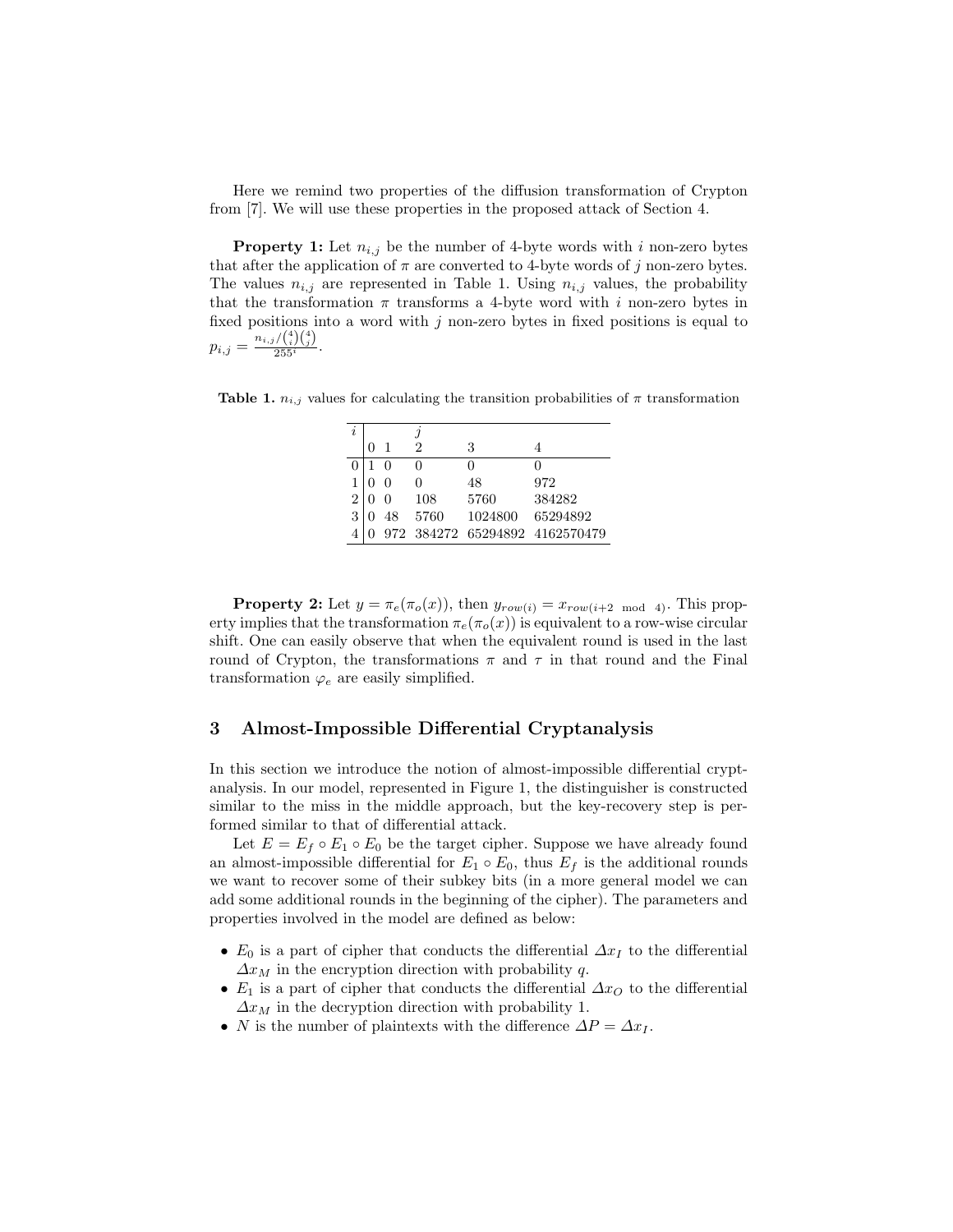- $p_{\Delta C}$  is the probability that a plaintext pair with the difference  $\Delta P$  results in the difference  $\Delta C$  for the ciphertext pair. Supposing that E is an ideal cipher,  $p_{\Delta C}$  is independent of  $\Delta P$  and easily calculated from  $\Delta C$ .
- $p_{wk}$  is the probability that a ciphertext pair with the difference  $\Delta C$  after partial decryption through  $E_f^{-1}$  with a wrong subkey meets the difference  $\Delta x_O$ .
- $p_{ck}$  is the probability that a ciphertext pair with the difference  $\Delta C$  after partial decryption through  $E_f^{-1}$  with the correct subkey meets the difference  $\Delta x_O$ .
- q is the probability that a pair with the difference  $\Delta x_I$  after partial encryption through  $E_0$  meets the difference  $\Delta x_M$ .
- p is the probability that an intermediate pair with the difference  $\Delta x_M$  after partial encryption through  $E_1$  meets the difference  $\Delta x_O$ .
- r is the probability that an intermediate pair with the difference  $\Delta x_O$  after partial encryption through  $E_f$  meets the difference  $\Delta C$ .

**Corollary 1:** for  $E_1 \circ E_0$  the path from  $\Delta x_I$  to  $\Delta x_O$  inevitably passes from the difference  $\Delta x_M$  in the middle.

Now we discuss on the conditions that make  $E_1 \circ E_0$  a distinguisher. The condition for  $\Delta x_I \xrightarrow{E_1 \circ E_0} \Delta x_O$  to be a distinguisher is that  $p_{wk}$  and  $p_{ck}$  must not be equal to each other. When a wrong key is used through  $E_f^{-1}$  the relation between plaintexts and ciphertexts is intercepted, so  $p_{wk}$  is easily calculated just by considering the structure of  $E_f^{-1}$ . For computing  $p_{ck}$ , we should compute the fraction of proper pairs (i.e., pairs with the difference  $\Delta P$  in the plaintext pair and  $\Delta C$  in the ciphertext pair) that pass from  $\Delta x_O$  to the total number of proper pairs. Based on the parameters defined in the model, the number of proper pairs is  $N \times p_{\Delta C}$ , and considering Corollary 1, the number of pairs that pass from  $\Delta x_O$  in the output of  $E_1$  is  $N \times q \times p$ , among them about  $N \times q \times p \times r$ pairs meet  $\Delta C$ . Thus  $p_{ck}$  is calculated as:

$$
p_{ck} = \frac{N \times q \times p \times r}{N \times p_{\Delta C}} = \frac{q \times p \times r}{p_{\Delta C}}
$$

Note that when  $p_{wk} < p_{ck}$ , the distinguisher is the well-known differential distinguisher, but we are interested in the case where  $p_{ck} < p_{wk}$ . In this case we have a distinguisher with the probability less than the probability for a random permutation. In the following, we present such a distinguisher for the block cipher Crypton, and exploit it to present an AIDC attack on 6 rounds of this cipher.

# 4 Cryptanalysis of Reduced Crypton Using Almost-Impossible Differentials

In this section, based on the model presented in the previous section, first a 2 round differential with probability less that the probability of a random permutation is presented. Then an attack procedure appropriate for this distinguisher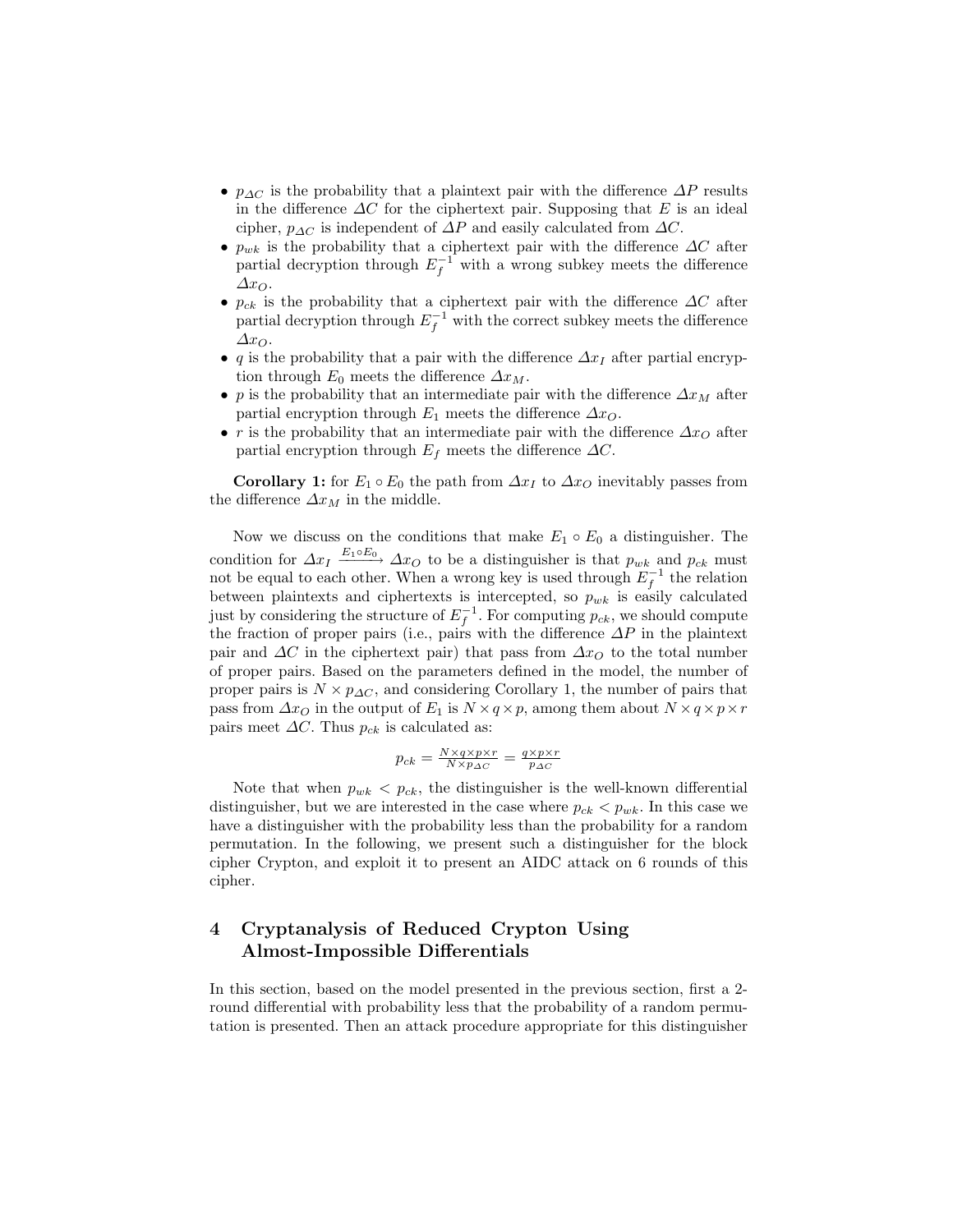

Fig. 1. Model and parameters of almost-impossible differential cryptanalysis

is applied to 6-round Crypton. Finally the attack complexity and its success rate are discussed.

#### 4.1 An almost-impossible differential of Crypton

Figure 2 illustrates a 2-round almost-impossible differential of Crypton. The distinguisher concurs the model presented in Figure 1 in which  $E_0$  is a 1-round probabilistic differential that converts a differential with 16 non-zero bytes to a differential with 4 non-zero bytes in a column, and  $E_1^{-1}$  is a 1-round deterministic differential with one special active bytes in the input and 4 active bytes in its output difference. From the properties of the transformation  $\pi$  (and  $\pi^{-1}$ ), we know that when the input has only one active byte in a definite position, to ensure the existence of exactly 4 active bytes in the output of this transformation, the input active byte can take  $n_{1,4}/4 = 243$  out of 255 possible values.

As mentioned in Section 2, for the  $\pi$  transformation, the probability that a column with  $i$  active bytes in fixed positions is converted to a column with  $j$ active bytes in fixed positions is denoted by  $p_{i,j}$ . Thus it is clear that for the distinguisher of Figure 2, the probability q is equal to  $p_{4,1}^4$ , and the probability  $p$  is  $p_{4,1}$ .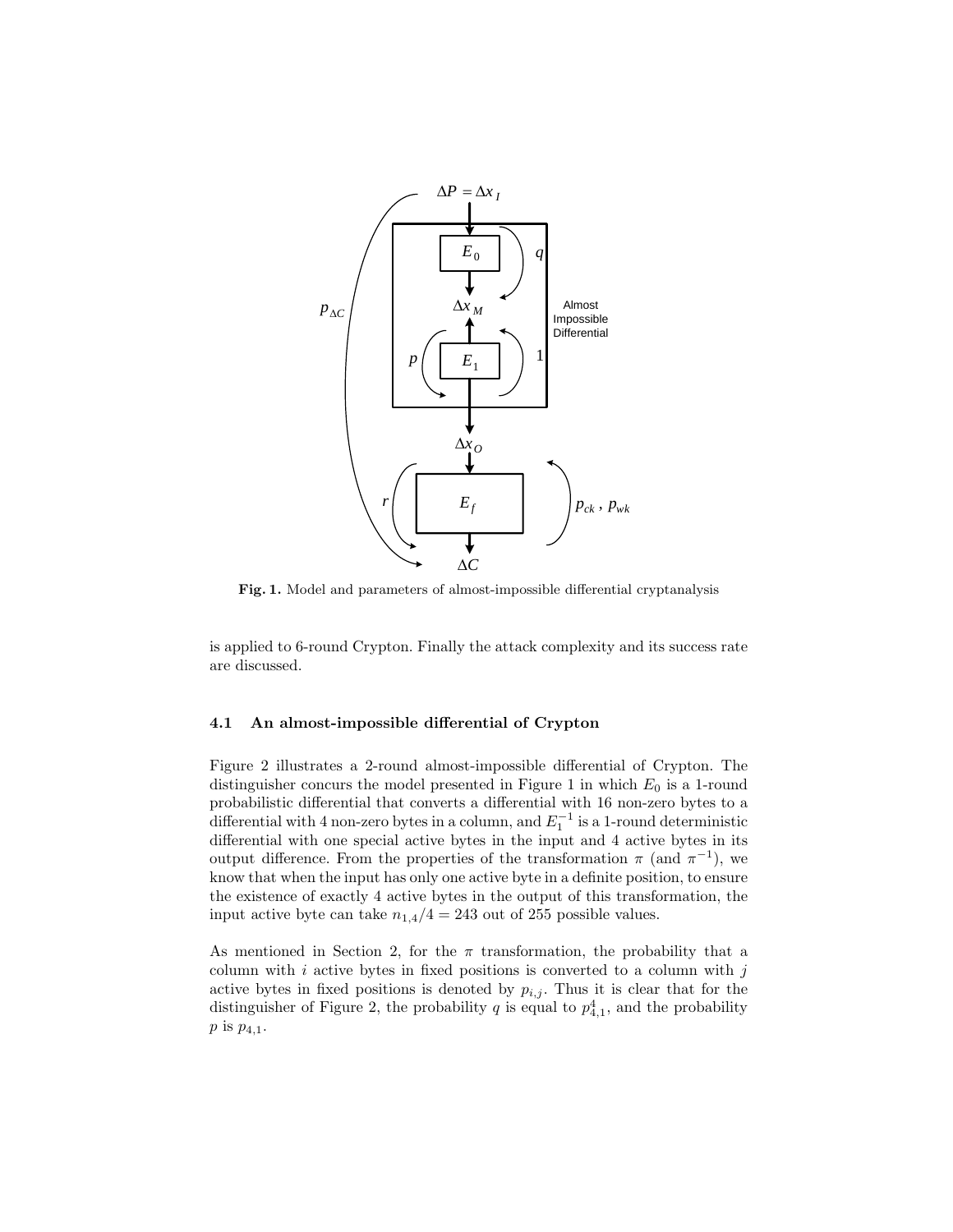

□ : 8-bit zero difference

Fig. 2. 2-round almost-impossible differential of Crypton

#### 4.2 The attack procedure

To apply a 6-round attack on Crypton, two rounds are added in the beginning and two other rounds (and the final transformation) are added at the end of the distinguisher. Based on the construction of the additional rounds at the ciphertext side it is easy to see that  $r = 1$ . In order to simply use Property 2 of the diffusion layer of Crypton, let us take these 6-round structure rounds 2 through 7 of Crypton. The attack is demonstrated in Figure 3.

Note that to reduce the target key space and the attack complexity, for the last 2 rounds (i.e., rounds 6 and 7) the equivalent round structure is used. The attack procedure, inspired from the traditional differential attack, is as follows:

- 1. Take  $2^n$  structures of plaintexts such that each structure contains  $2^{32}$  plaintexts that have fixed values in the first 3 columns and take all the possible values in the last column (column 3). It is obvious that from each structure about  $2^{32} \times 255^4/2 \approx 2^{62.98}$  plaintext pairs can be obtained such that these pairs have non-zero differences in the 4 bytes of column 3. Totally, we have  $2^{n+32}$  plaintexts and we can collect about  $2^{n+62.98}$  plaintext pairs  $(P, P')$ with the desired difference  $\Delta P = P \oplus P'$  shown in Figure 3.
- 2. Obtain the ciphertexts of each structure, store them in a hash table indexed by their values in the 12 bytes of  $(col(0, 2, 3))$ , thus each two texts that lie in the same row ot this table form a proper pair (with the required  $\Delta P$  and  $\Delta C$ ). Based on the form of  $\Delta C$ , the probability of  $p_{\Delta C}$  is the probability that a pair have zero difference in specified 12 bytes and at least 3 non-zero bytes in column 1. So this probability is: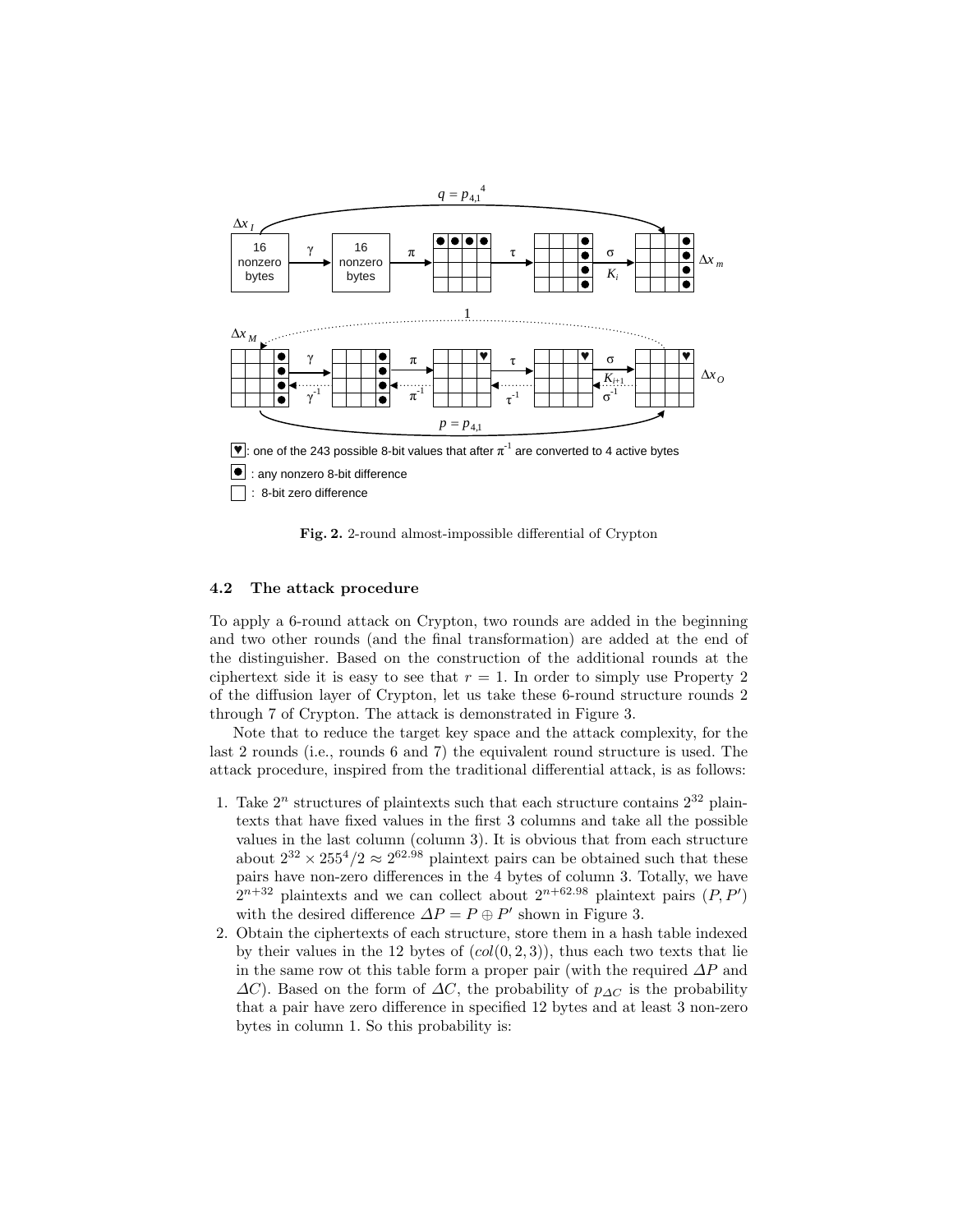

Fig. 3. AIDC of 6-round Crypton

 $p_{\Delta C}$ =pr{4 active bytes in column 1}  $\times 2^{-8\times12}$ +pr{3 active bytes in column 1}  $\times 2^{-8 \times 13} = \frac{255^4}{256^4 - 1} \times 2^{-96} + {4 \choose 1} \times \frac{255^3}{255^3 - 1} \times 2^{-104} = 2^{-96.0001}$ 

Thus the expected number of obtained such pairs from all structures is  $2^{n+62.98} \times p_{\Delta C} = 2^{n-33.0201}.$ 

- 3. Guess 32-bit values of  $K_{1,col(3)}$ , and for each guess partially encrypt all  $2^{n-33.0201}$  pairs through  $\sigma$ ,  $\gamma$  and  $\pi_e$ . Keep the pairs that result in 4 active bytes in the output. The probability of this event is  $p_{4,4}$ , thus the expected number of remaining pairs is  $p_{4,4} \times 2^{n-33.0201}$ .  $p_{4,4}$  is computed based on Property 1 in Section 2.
- 4. For each of the 32-bit guesses of step 3, guess 32-bit values of  $K_{2,row(3)}$ , and for each guess partially encrypt all  $p_{4,4} \times 2^{n-33.0201}$  pairs through  $\sigma$ ,  $\gamma$  and  $\pi_o$ . Keep the pairs that result in 16 active bytes in the output. The probability of this event is  $p_{1,4}^4$ , thus the expected number of remaining pairs is  $p_{4,4} \times p_{1,4}^4 \times 2^{n-33.0201}$ .
- 5. Initialize  $2^{32}$  counters with the initial value of 0 for the 32-bit possible values of  $K_{7,row(3)}^{eq}$ .
- 6. In this step, we use a well-known property of invertible S-boxes: Given an input and an output differences of the  $\gamma$  operation, there is on average one pair of actual values that satisfies these differences. Using this property, in the following way, will reduce the complexity of the attack. Based on Property 2 of Crypton, we know if in the final round, the equivalent round structure is used, then for any ciphertext pair with a difference  $\Delta C$ , we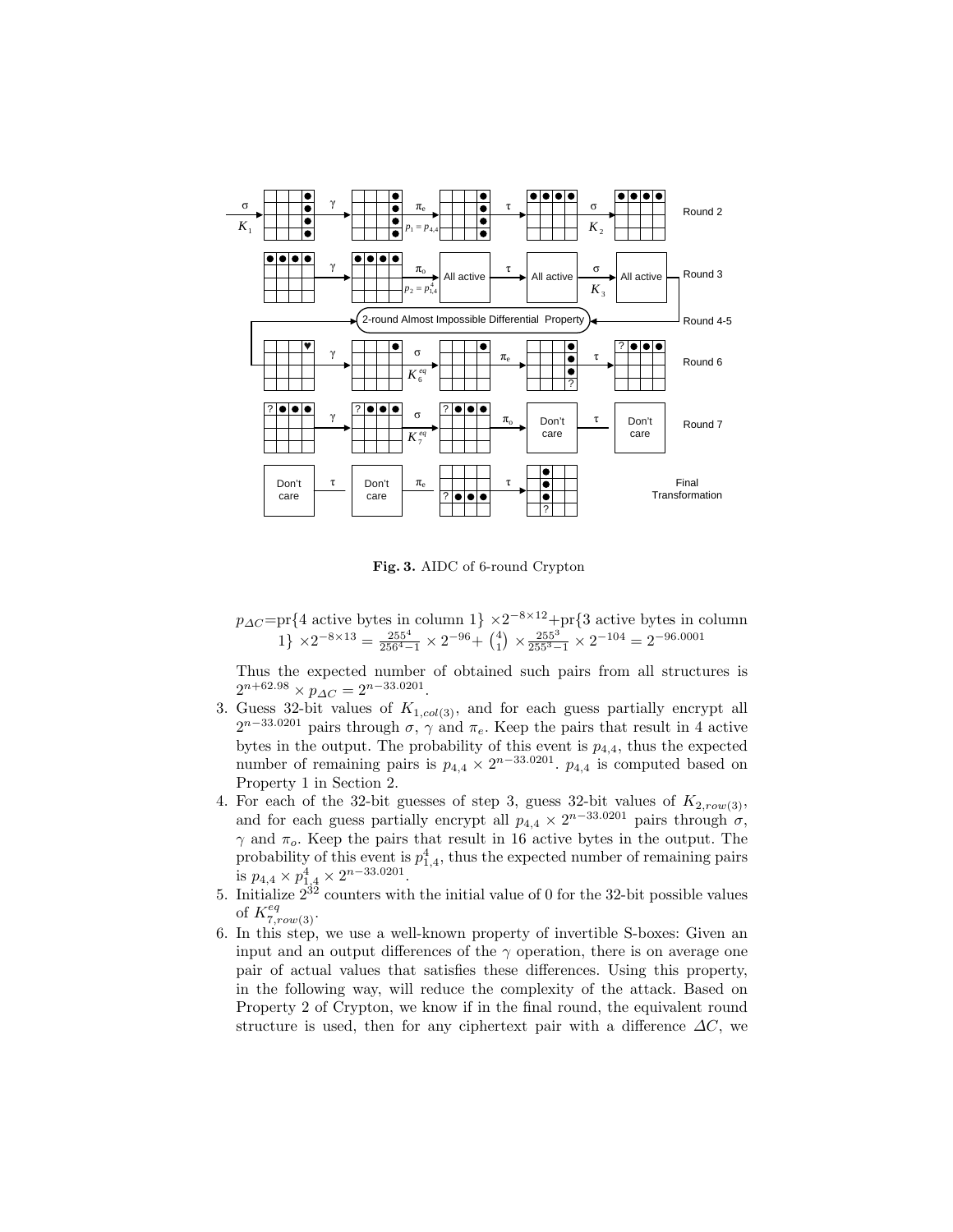have  $\Delta x_{7,row(i)}^{σ_{eq}} = \Delta C_{col(i+2 \mod 4)}, i = 0, 1, 2, 3$ . Thus for each pair, we know the output difference of  $\gamma_7$ . Also  $\Delta x_{6,row(3)}^{\tau}$  takes  $4 \times 255$  possible differences (note that these are the differences which are generated from passing a column with 1 active byte through  $\pi$  in round 6). Thus for each of these  $4 \times 255$  input/output difference pairs of  $\gamma_7$  we obtain on average 1 pair of  $(x_{7,row(3)}^{\gamma}, x_{7,row(3)}^{'\gamma})$ , and since the corresponding  $(x_{7,row(3)}^{\sigma_{eq}}, x_{7,row(3)}^{'\sigma_{eq}})$  is known from the ciphertext pair, we immediately obtain  $4 \times 255$  values for  $K_{7,row(3)}^{eq}$ . Increase the counter of each of these 1020 values by 1.

7. The counter with the minimum number determines the correct key with high probability.

#### 4.3 Analysis of the attack

Here,  $p_{wk}$  is the probability that a ciphertext pair  $(C, C')$  with the difference  $\Delta C = C \oplus C'$ , after partial decryption with a wrong key guess  $K_{7,row(3)}^{eq}$  reach a difference which has only one active byte in the output of  $\pi^{-1}$  in round 6. This probability which depends only on  $\Delta C$  and the properties of  $\pi$  is computed as below:

$$
p_{wk} = \frac{2^{-96} \times 255^4 / (256^4 - 1)}{p_{\Delta C}} \times p_{4,1} + \frac{4 \times 2^{-104} \times 255^3 / (256^3 - 1)}{p_{\Delta C}} \times p_{3,1} = 2^{-24.0055}
$$

For each 64-bit value of the guessed subkeys of the first 2 rounds,  $N' \triangleq p_{4,4} \times$  $p_{1,4}^4 \times 2^{n-33.0201} \approx 2^{n-33.32}$  pairs are tried in step 6. Hence, it is expected that the counter of each wrong key has a value of  $N' \times p_{wk} = N' \times 2^{-24.0055}$ .

On the other hand, as discussed in Section 3, the probability that the correct key meets the criterion is as below:

$$
p_{ck} = \frac{q \times p \times r}{p_{\Delta C}} = \frac{p_{4,1}^5}{2^{-96.0001}} = 2^{-24.2629}
$$

So the condition of AIDC that is  $p_{ck} < p_{wk}$  holds, and the expected value for the correct key counter is  $N' \times p_{ck} = N' \times 2^{-24.2629}$ . The attack has a probabilistic nature which urges us to compute its success probability. In the following, we try to find a relation between the success probability and the value of  $N'$  which is a multiple of required plaintext pairs.

The value of the correct key counter  $(n_{ckc})$  follows a binomial distribution of parameters  $(N', p_{ck})$ , while the value of each wrong key counter  $(n_{wkc})$  follows a binomial distribution of parameters  $(N', p_{wk})$ . Since N' is expected to be very big, we can approximate the distribution of  $n_{cke}$  as a Gaussian distribution of parameters  $(p_{ck}, N'p_{ck}(1-p_{ck}))$ , and  $n_{wkc}$  as a Gaussian distribution with parameters  $(p_{wk}, N'p_{wk}(1-p_{wk}))$ . Based on this approximation, the probability that  $n_{wkc}$  be greater than  $n_{ckc}$  is computed as below:

$$
r \triangleq \text{pr}\{n_{ckc} < n_{wkc}\} = \text{pr}\{n_{ckc} - n_{wkc} < 0\} =
$$
\n
$$
\int_{-\infty}^{0} \frac{1}{\sqrt{2\pi [N'p_{ck}(1-p_{ck}) + N'p_{wk}(1-p_{wk})]}} exp\left(\frac{-(x - (N'p_{ck} - N'p_{wk}))^2}{2N'[p_{ck}(1-p_{ck}) + p_{wk}(1-p_{wk})]}\right) dx
$$
\n
$$
= \int_{-\infty}^{T} \frac{1}{\sqrt{2\pi}} exp\left(\frac{-x^2}{2}\right) dx = \varphi(T)
$$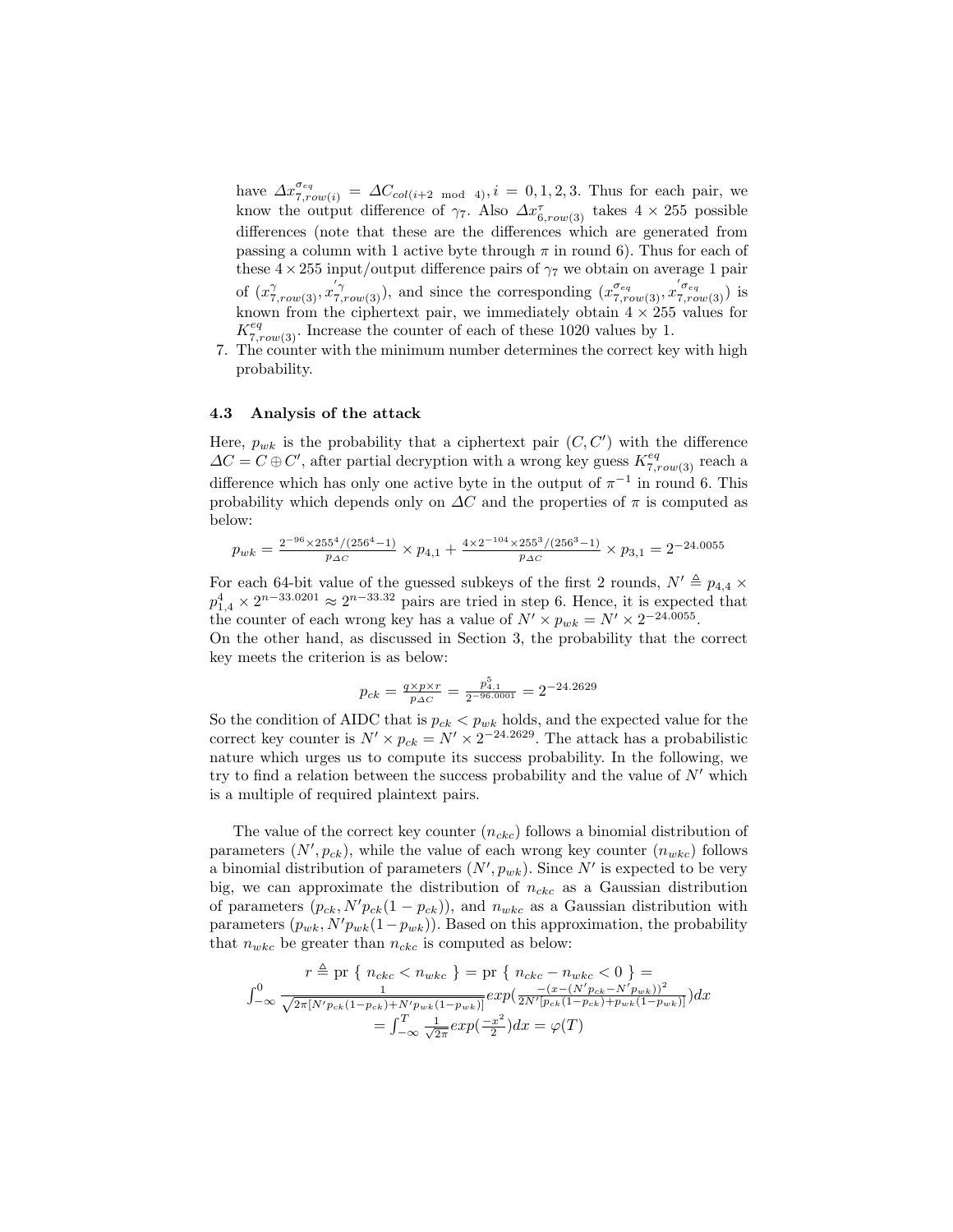where  $T = \frac{N'(p_{wk}-p_{ck})}{\sqrt{N'(p_{wk}-p_{ck})}$  $\frac{N(p_{wk}-p_{ck})}{N'p_{ck}(1-p_{ck})+N'p_{wk}(1-p_{wk})}$  and  $\varphi(\cdot)$  is the cumulative function of a Gaussian random variable. Since we have  $2^{96} - 1$  wrong keys, the probability that the correct key counter has the minimum value, which is the success probability, is  $r^{2^{96}-1}$ . With  $N' = 2^{36.2}$  the success probability gets very close to 1. So n is obtained equal to  $log_2 N' + 33.32 = 69.52$ , and consequently the number of required plaintext will be  $2^{n+32} = 2^{101.52}$ .

The time complexity of step 2 is about  $2^{n+32} = 2^{101.52}$  encryptions and the same number of memory accesses for arranging the hash table. In step 3, about  $\frac{1}{4} \times \frac{1}{6} \times 2^{32} \times 2^{n-33.02} = 2^{63.915}$  encryptions are performed. Step 4 performs about  $\frac{1}{4} \times \frac{1}{6} \times 2^{64} \times p_{4,4} \times 2^{n-33.02} = 2^{95.89}$  encryptions. The time complexity of step 5 is negligible. Step 6 requires  $4 \times 255 \times 2^{64} \times N' \approx 2^{110.2}$  memory accesses, which is the dominant part of the attack's time complexity.

# 5 A Special Class of Almost-Impossible Differentials

In this section we discuss a special class of almost-impossible differentials in which the distinguisher is constructed from an impossible differential. Then we compare the data and time complexity of the two attacks when they are applied to the same number of rounds of a block cipher. The general model of the impossible differential attack and its corresponding almost-differential attack are represented in Figure 4. We first introduce the parameters of the models.

Let  $E = E_f \circ E_1 \circ E_0 \circ E_i$  be the target cipher. Suppose we have already found an impossible differential for  $E_1 \circ E_0$ , i.e.,  $\Delta x_I \stackrel{E_1 \circ E_0}{\rightarrow} \Delta x_O$ .  $E_i$  and  $E_f$  are the initial and final rounds added around the impossible differential, and we want to recover some of their subkey bits. The parameters and properties involved in the model are defined as below:

- $E_0$  and  $E_1$  are the two deterministic differentials that contradict in the middle with probability 1.
- N is the number of plaintexts with the difference  $\Delta P$ .
- $p_{\Delta C}$  is the probability that a plaintext pair with the difference  $\Delta P$  results in the difference  $\Delta C$  for the ciphertext pair. Supposing that E is an ideal cipher,  $p_{\Delta C}$  is independent of  $\Delta P$  and easily calculated from  $\Delta C$ . This parameter is the same for the two attacks.
- $p_i$  is the probability that a plaintext pair  $(P, P')$  with the difference  $P \oplus P' =$  $\Delta P$  after passing through  $E_i$  results in the difference  $\Delta x_I$ .
- $p_f$  is the probability that a ciphertext pair  $(C, C')$  with the difference  $C \oplus$  $C' = \Delta C$  after passing through  $E_f^{-1}$  results in the difference  $\Delta x_O$ .
- $k_i$  and  $k_f$  are the target subkeys of the initial and final rounds in the impossible differential attack, respectively; the size of these two subkey spaces is denoted by  $|k_i|$  nad  $|k_f|$ , respectively.

The almost-impossible differential distinguisher is constructed by pushing parts of the additional rounds into the impossible differential. Here, without loss of generality, we embed the initial rounds into the distinguisher. This way, the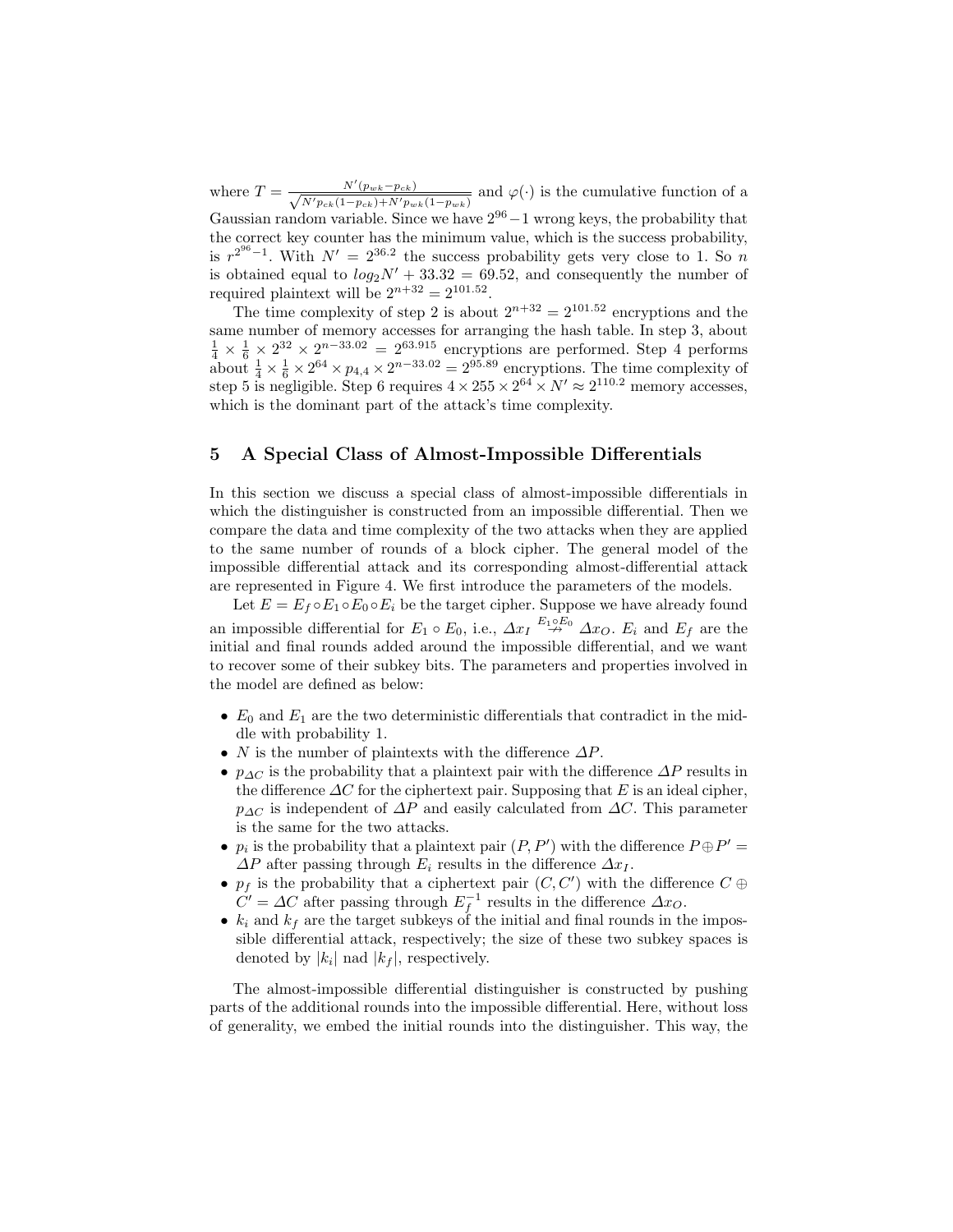number of rounds is increased, and the size of target subkeys is reduced from  $|k_i|$ . $|k_f|$  to  $|k_f|$ .

The parameters of the corresponding almost-impossible differential are listed below:

- $p_{wk}$  is the probability that a ciphertext pair with the difference  $\Delta C$  after partial decryption through  $E_f^{-1}$  with a wrong subkey meets the difference  $\Delta x_O$ . This probability is equal to  $p_f$
- $p_{ck}$  is the probability that a ciphertext pair with the difference  $\Delta C$  after partial decryption through  $E_f^{-1}$  with the correct subkey meets the difference  $\Delta x_O$ . This probability will be calculated later.
- $p_{\Delta x_O}$  is the probability that an intermediate pair with the difference  $\overline{\Delta x_I}$ after partial encryption through  $E_1 \circ E_0$  meets the difference  $\Delta x_O$ . To compute this probability, we assume that  $E_1 \circ E_0$  acts like a random permutation when the input difference is not  $\Delta x_I$ .



Fig. 4. Constructing almost-impossible differential cryptanalysis from impossible differential cryptanalysis

The condition for  $\Delta P \xrightarrow{E_1 \circ E_0 \circ E_i} \Delta x_O$  to be a distinguisher is that  $p_{wk}$  and  $p_{ck}$  must not be equal to each other. When a wrong key is used through  $E_f^{-1}$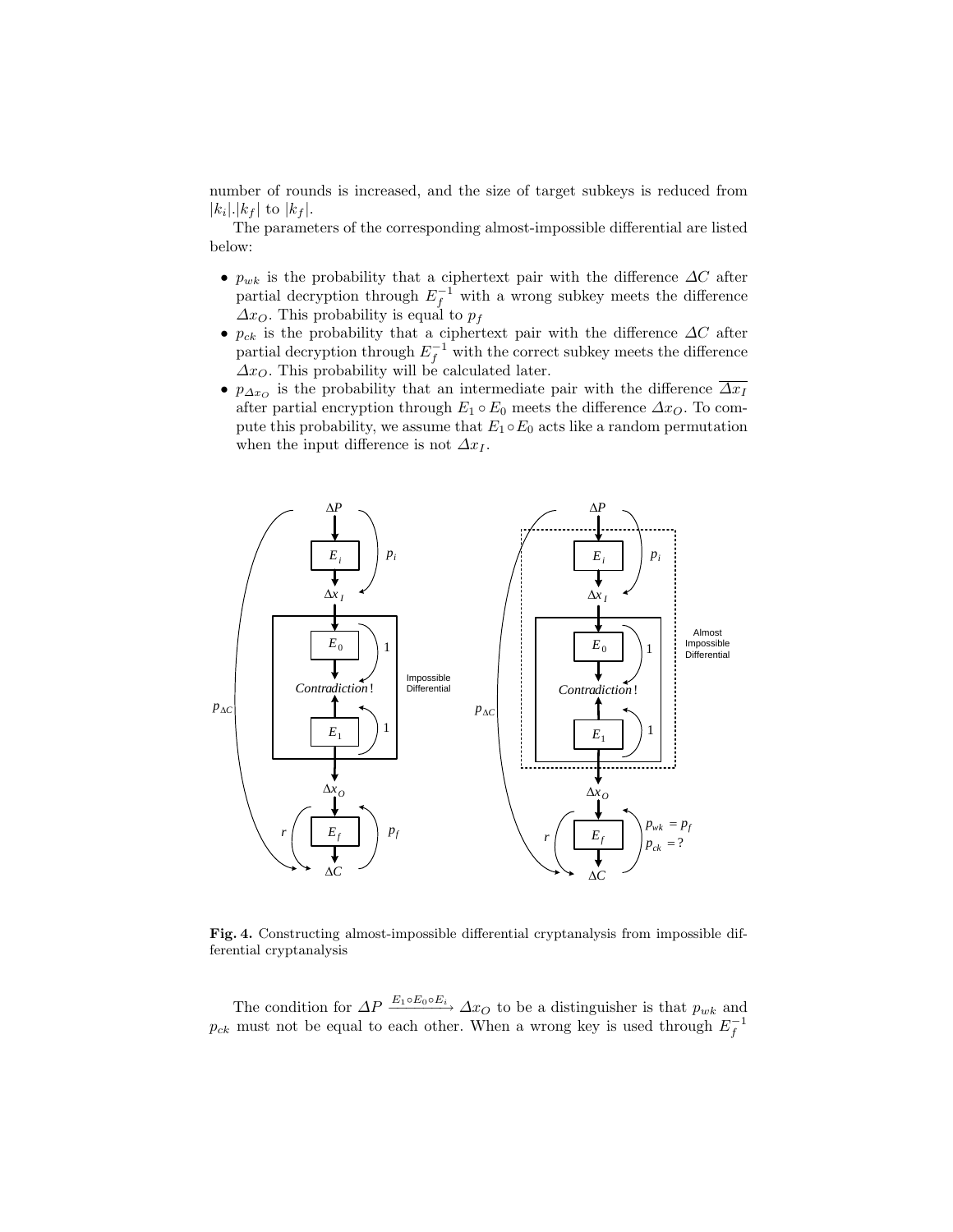the relation between plaintexts and ciphertexts is intercepted, so  $p_{wk}$  is easily computed just by considering the structure of  $E_f^{-1}$ . For computing  $p_{ck}$ , we should compute the fraction of proper pairs that pass from  $\Delta x_O$  to the total number of proper pairs. Based on the parameters defined in the model, the number of proper pairs is  $N \times p_{\Delta C}$ . The number of proper pairs that pass from  $\Delta x_O$  in the output of  $E_1$  is computed as below:

$$
p_{ck} = pr\{\Delta C \xrightarrow[k_{f,c}]{E_f^{-1}} \Delta x_O\} = \frac{N \times pr\{\Delta P \xrightarrow{E_1 \circ E_0 \circ E_i} \Delta x_O \xrightarrow{E_f} \Delta C\}}{N \times pr\{\Delta P \xrightarrow{E} \Delta C\}}
$$

By conditioning whether the intermediate difference in the output of  $E_i$  is  $\Delta x_I$ or not we have:

$$
\underbrace{pr\{\varDelta P\!\to\!\varDelta x_O\!\to\!\varDelta C|\varDelta P\!\to\!\varDelta x_I\}\!\times\!pr\{\varDelta P\!\to\!\varDelta x_I\}\!+\!pr\{\varDelta P\!\to\!\varDelta x_O\!\to\!\varDelta C|\varDelta P\!\to\!\varDelta x_I\}\!\times\!pr\{\varDelta P\!\to\!\varDelta x_I\}}_{P\varDelta C}
$$

From the model it is clear that  $pr\{\Delta P \to \Delta x_O \to \Delta C|\Delta P \to \Delta x_I\} = 0$ , and thus the relation is simplified to:

$$
= \frac{pr\{\overline{\Delta x_I} \to \Delta x_O \to \Delta C | \Delta P \to \overline{\Delta x_I}\} \times (1-p_i)}{p_{\Delta C}} = \frac{pr\{\overline{\Delta x_I} \to \Delta x_O \to \Delta C\} \times (1-p_i)}{p_{\Delta C}}
$$

$$
= \frac{pr\{\overline{\Delta x_I} \to \Delta x_O\} \cdot pr\{\Delta x_O \to \Delta C\} \cdot (1-p_i)}{p_{\Delta C}} = \frac{p_{\Delta x_O} \cdot r \cdot (1-p_i)}{p_{\Delta C}}
$$

But  $pr{\overline{\Delta x_I}} \to \Delta x_O \to \Delta C$  Can be obtained from another perspective as:

$$
pr\{\overline{\Delta x_{I}} \xrightarrow{E_{1} \circ E_{0} \circ E_{i}} \Delta x_{O} \xrightarrow{E_{f}} \Delta C\} = pr\{\overline{\Delta x_{I}} \xrightarrow{E_{f} \circ E_{1} \circ E_{0} \circ E_{i}} \Delta C \xrightarrow{E_{f}^{-1}} \Delta x_{O}\} =
$$

$$
pr\{\overline{\Delta x_{I}} \xrightarrow{E} \Delta C\} \cdot pr\{\Delta C \xrightarrow{E_{f}^{-1}} \Delta x_{O}\} = p_{\Delta C} \cdot p_{wk}
$$

By replacing  $r \cdot p_{\Delta x_O} = p_{\Delta C} \cdot p_{wk}$  into  $p_{ck}$  we get:

$$
p_{ck} = \frac{r \cdot p_{\Delta x_O} \cdot (1 - p_i)}{p_{\Delta C}} = (1 - p_i) \cdot p_{wk} = (1 - p_i) \cdot p_f
$$

Thus  $p_{ck}$  <  $p_{wk}$  and this special class is always a distinguisher. Note that for  $p_i = 1$  we have  $p_{ck} = 0$  and the almost impossible differential is transformed into impossible differential.

In [8], based on the same idea, an attack which is called improbable differential cryptanalysis has been applied to 13 rounds of CLEFIA-128.

#### 5.1 On the strength and complexity of the special class of AIDC

In this section, we compare the complexity of the IDC and its corresponding AIDC when they are applied to the same number of rounds of a block cipher (see Figure 4). Then we discuss the conditions where AIDC can improve the complexity of its IDC, or even it can break the more number of rounds than its corresponding IDC.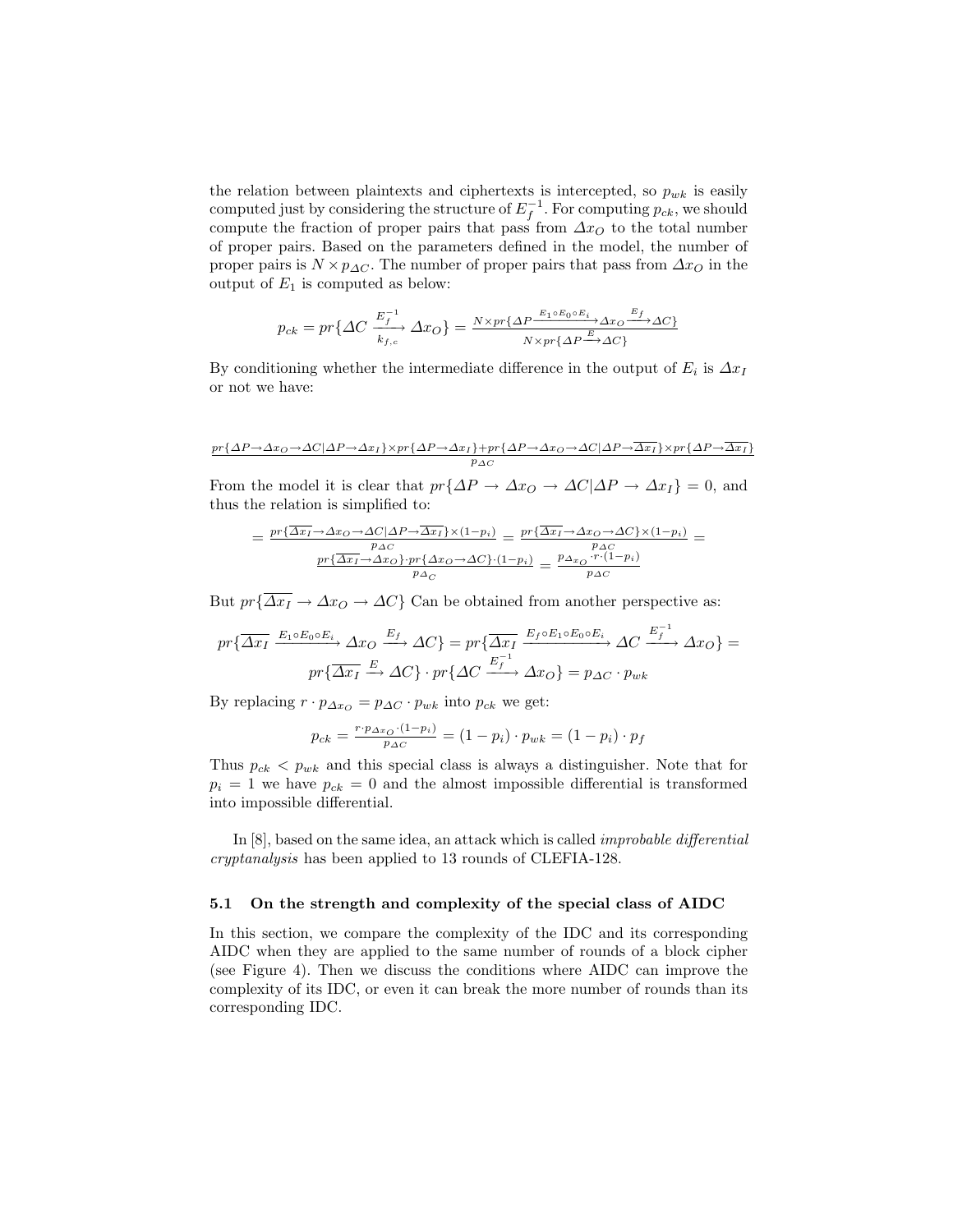Complexity of IDC. Based on the parameters of the IDC in Figure 4, the probability that a wrong joint subkey  $k_i | k_f$  be eliminated with one of the  $N_{IDC}$ proper pairs is  $p_i \cdot p_f$ . Thus the number of the wrong subkeys remaining at the end of the impossible differential attack is  $\epsilon = |k_i| \times |k_f| \times (1 - p_i \cdot p_f)^{N_{IDC}} \approx$  $|k_i| \cdot |k_f| \times e^{-p_i p_f N_{IDC}}$ . For the sake of simplicity let us take  $\epsilon = 1$ , thus:

$$
N_{IDC} = \frac{Ln(|k_i|, |k_f|)}{p_i p_f}
$$

The time complexity depends on whether the attacker can split the target subkeys into smaller parts and check partial tests on them or not. However, since it is also the case for the corresponding AIDC, let us do not consider it for both the attacks. But, as we will see after obtaining the result of this section, for a more efficient AIDC attack we should embed the parts of the additional rounds which offer us a bigger probability. So we assume that  $p_i > p_f$ . The time complexity for the filtration in the final rounds is  $2 \times N_{IDC} \times |k_f|$  partial decryptions, that offer  $N_{IDC} \times p_f$  pairs for further analysis in the plaintext side. The time complexity for the initial rounds is  $2 \times |k_f| \times |k_i| \times p_f \times N_{IDC}$  (Note that in some cases we can reduce this complexity using some additional memory and precomputation).

Complexity of AIDC. Let us follow and use the results of the procedure we took for the AIDC on Crypton. The data complexity, which is used based on this method, will be very close to the data complexity obtained from the well-known threshold-using method. We previously obtained that:

$$
r \triangleq \text{pr} \{ n_{ckc} < n_{wkc} \} = \varphi(T) = \varphi\left(\frac{N_{AIDC}(p_{wk} - p_{ck})}{\sqrt{N_{AIDC}p_{ck}(1 - p_{ck}) + N_{AIDC}p_{wk}(1 - p_{wk})}}\right)
$$

and a value about 8 for T will make the success probability close to 1. So the number of required proper pairs is computed as below:

$$
T = \frac{\sqrt{(N_{AIDC})} (p_{wk} - p_{ck})}{\sqrt{p_{ck}(1 - p_{ck}) + p_{wk}(1 - p_{wk})}} \approx 8
$$

Replacing  $p_{wk} = p_f$  and  $p_{ck} = (1 - p_i)p_f$  yields:

$$
N_{AIDC} = 8^{2} \cdot \frac{2p_{f} - 2p_{f}^{2} - p_{i} \cdot p_{f} + 2p_{i} \cdot p_{f}^{2} - p_{i}^{2} \cdot p_{f}^{2}}{p_{i}^{2} \cdot p_{f}^{2}} \approx \frac{2^{7}}{p_{i}^{2} \cdot p_{f}}
$$

The time complexity is about  $2 \times N_{AIDC} \times |k_f|$  partial decryptions.

**Discussion:** The number of proper pairs required for AIDC is about  $\frac{1}{p_i}$ times larger than the required proper pairs for the corresponding IDC. Since the two attacks use the same structures of plaintexts and have the same  $p_{\Delta C}$ , this relation holds for their data complexities  $(DC)$ , i.e.:

$$
N_{AIDC} \approx \frac{1}{p_i} \cdot N_{IDC} \Longrightarrow DC_{AIDC} \approx \frac{1}{p_i} \cdot DC_{IDC}
$$

Thus, in order for the AIDC to have advantage over its corresponding IDC, the time complexity of the IDC (denoted by  $TC_{IDC}$ ) must be larger than its data complexity  $(DC_{IDC})$ , and furthermore AIDC must be able to reduce  $TC_{IDC}$ .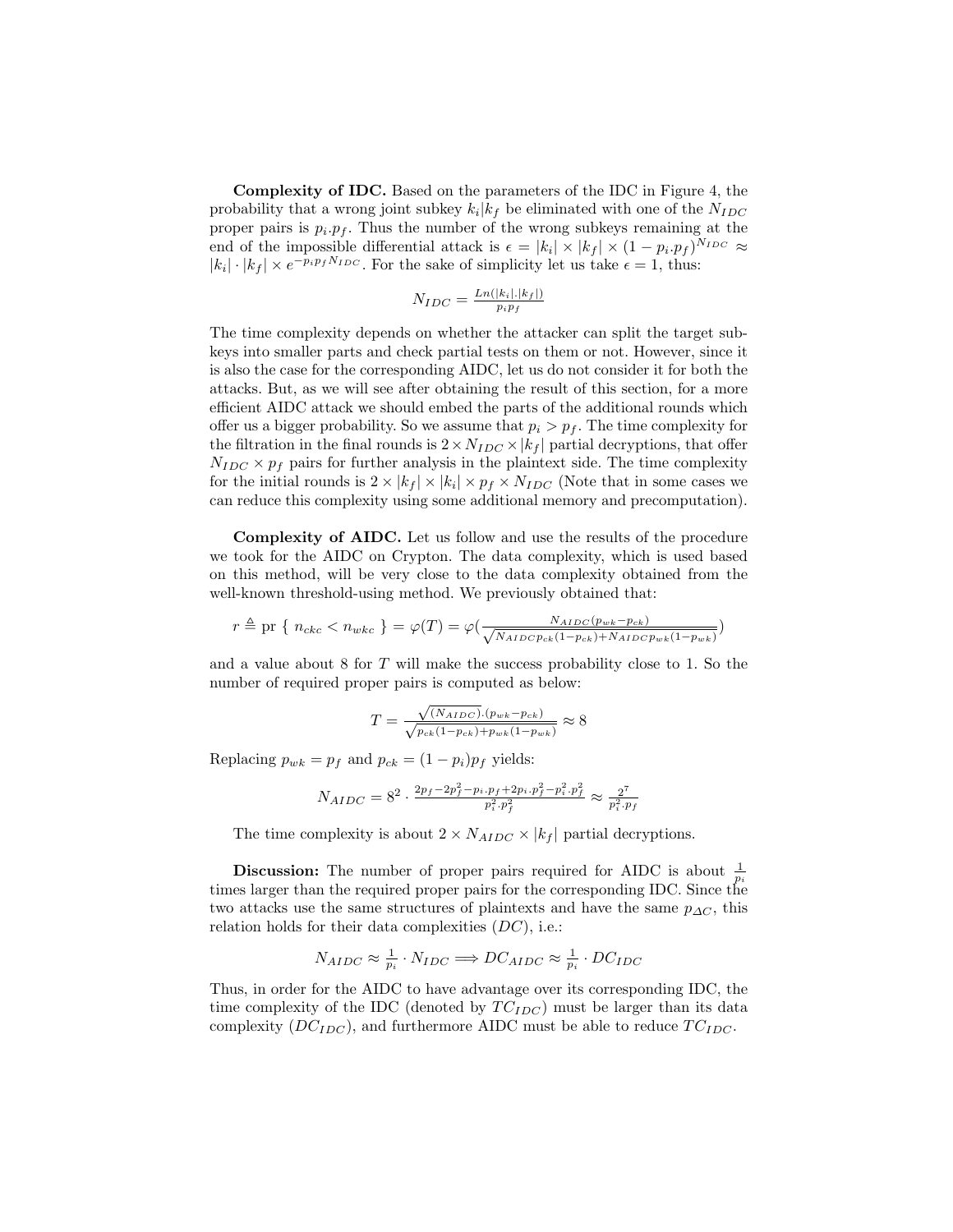$$
TC_{IDC} = 2N_{IDC} |k_f| + 2N_{IDC} |k_f| |k_i| p_f > TC_{AIDC} = 2N_{AIDC} |k_f|
$$

By replacing  $N_{AIDC} = \frac{1}{p_i} \cdot N_{IDC}$ , we get:

$$
1+|k_i|\cdot p_f > \frac{1}{p_i}
$$

Hence, the AIDC can reduce the complexity of its corresponding IDC (and even can be applied to more rounds of a block cipher) if:

- 1. The data complexity of the IDC is larger than its time complexity, and
- 2. The space of subkey space which is pushed into the distinguisher is large enough to satisfy the relation  $1 + |k_i| \cdot p_f > \frac{1}{p_i}$ .

Depending on the structure of a cipher, a lot of techniques, including the early abort, key schedule considerations, precomputation and hash tables, and ... may be used to decrease the time complexity of the impossible differential attack. Therefore the second criterion is not strict. In practice we should compare the time complexity of the two attacks after application of these techniques.

### 6 Conclusion

In this paper, first we introduced the notion of almost-impossible differential cryptanalysis. This attack uses differentials which are less probable than a random permutation. Constructing the distinguisher is very similar to the miss in the middle approach used in impossible differential attack, and the key-recovery step uses counters like in the well-known differential attack. As an example of AIDC, an attack on six rounds of Crypton with a success rate very close to 1 was proposed. The data and time complexity of the attack are  $2^{101.52}$  chosen plaintexts and 2110.<sup>2</sup> memory accesses, respectively. Finally we discussed a special class of AIDC in which the distinguisher is constructed from pushing some parts of the additional rounds around an impossible differential into the distinguisher. This way the data complexity is increased but the time complexity may decreased.

In this work, the model presented for AIDC considers cases where one of the two underlying differentials in the distinguisher are deterministic and the other is probabilistic. As a future work, the case that both of this differentials are probabilistic may be considered.

# References

- 1. Biham, E., Biryukov, A., Shamir, A.: Cryptanalysis of Skipjack Reduced to 31 Rounds Using Impossible Differentials. In: Stern, J. (ed.) EUROCRYPT 1999. LNCS, vol. 1592, pp. 12-23. Springer, Heidelberg (1999)
- 2. Biham, E., Shamir, A.: Differential Cryptanalysis of the Data Encryption Standard. Springer, Heidelberg (1993)
- 3. Borst, J., Knudsen, L.R., Rijmen, V.: Two Attacks on Reduced IDEA. In: Fumy, W. (ed.) EUROCRYPT 1997. LNCS, vol. 1233, pp. 1–13. Springer-Verlag (1997)